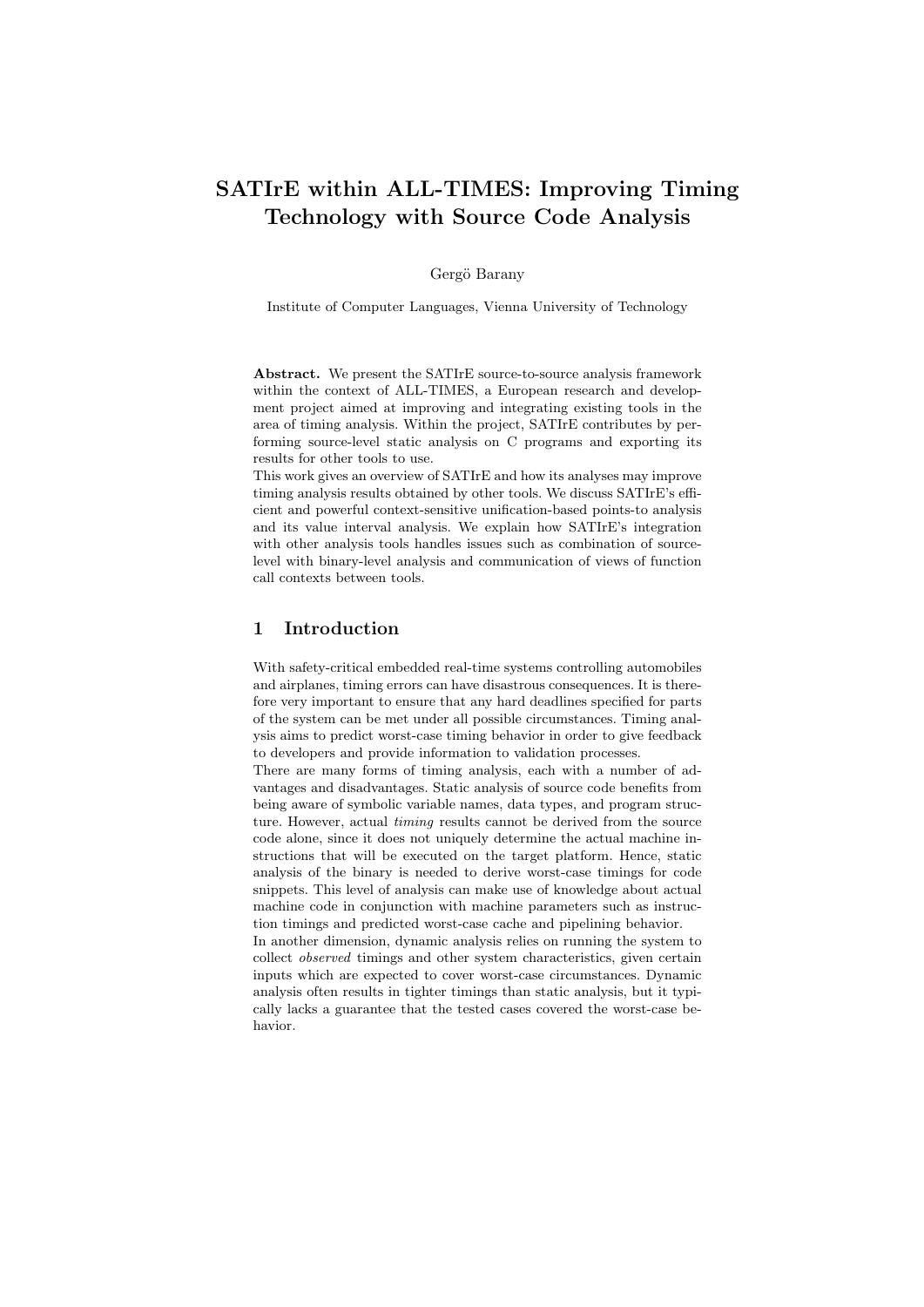The goal of the ALL-TIMES project is to integrate various European tools which cover different points in this space of possible timing analysis approaches. This paper describes a part of the overall effort in ALL-TIMES, focusing on the SATIrE system and its connections to other tools within the project. The following section describes the SATIrE framework, the analyses it provides, and ways to extend it with further analyses; Section 3 discusses how SATIrE supports other tools in the ALL-TIMES project by exporting analysis information. Section 6 concludes.

# 2 The SATIrE System

SATIrE (Static Analysis Tool Integration Engine)<sup>1</sup> is a framework for integrating various static analysis and source code manipulation tools. Its focus is on programs written in the C programming language. SATIrE has been under development at Vienna University of Technology since late 2004.

#### 2.1 Framework

SATIrE allows users to build tools that analyze or transform C programs. To this end, it provides interfaces to the  $\text{ROSE}^2$  source-to-source transformation system; ROSE includes the C and C++ frontend by Edison Design Group and provides an object-oriented abstract syntax tree (AST) for manipulation. As an alternative frontend, SATIrE recently acquired bindings to clang<sup>3</sup>; clang's output can be translated by SATIrE into a ROSE AST.

Given the AST representing a program, there are several ways of analyzing and manipulating it. ROSE includes a number of analyses and transformations, including a loop optimizer that can perform common operations such as loop unrolling. To allow data-flow analysis on C programs, SATIrE includes a component that builds an interprocedural controlflow graph (ICFG) and bindings to the Program Analyzer Generator  $(PAG)^4$  which generates data-flow analyzers from functional specifications. SATIrE also includes tools to export ASTs as Prolog terms and vice versa, to enable program analysis and transformation using the Prolog programming language.

ASTs that have been transformed or annotated with analysis results (in the form of comments or #pragma statements) can then be unparsed to C source code for further processing with other tools or compilers. The overall architecture of SATIrE is shown in Figure 1.

<sup>1</sup> http://www.complang.tuwien.ac.at/satire/

 $^2$  http://www.rosecompiler.org

 $3$  http://clang.llvm.org

 $^4$  http://www.absint.de/pag/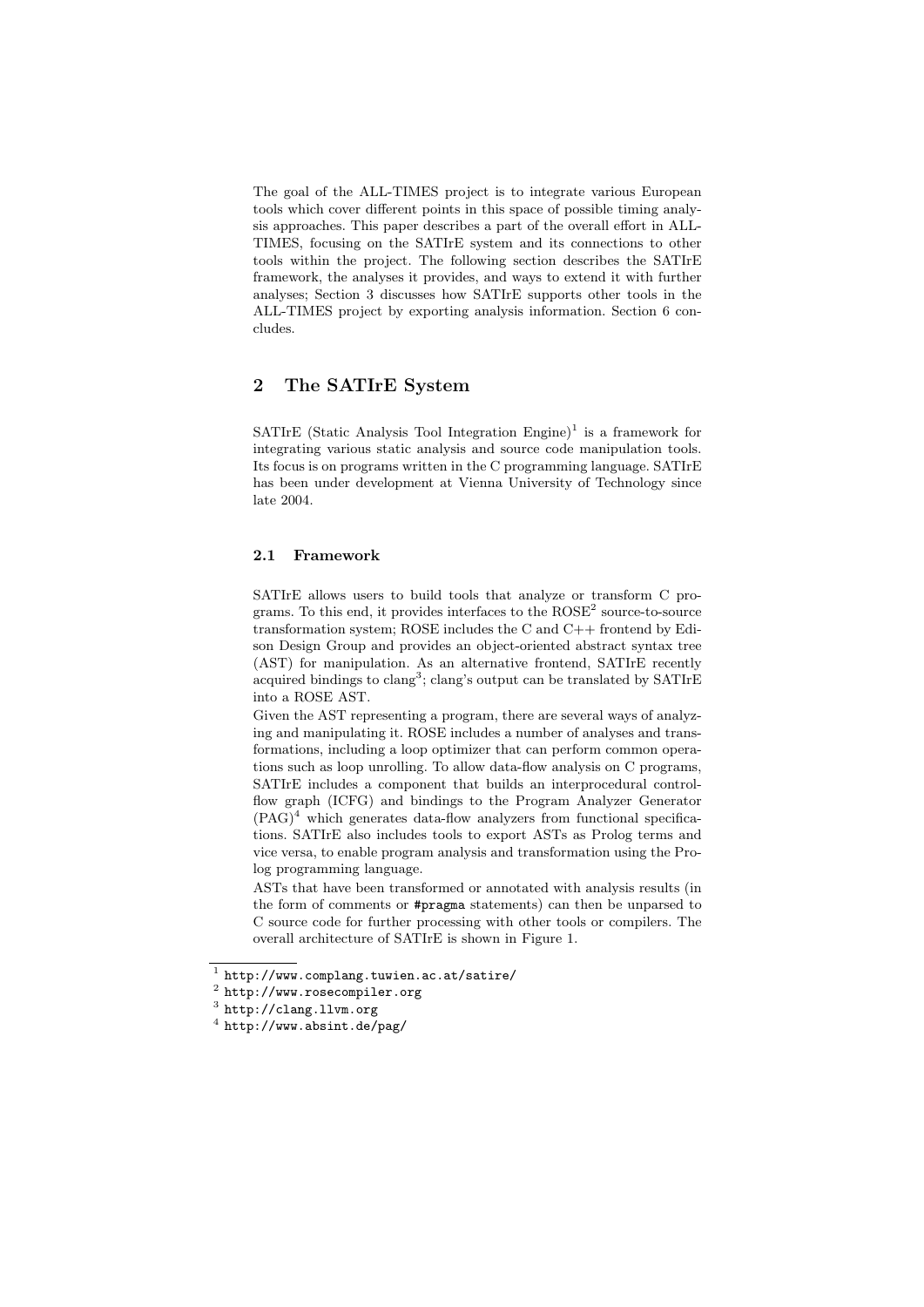

Fig. 1. Architecture of the SATIrE program analysis framework. The central program representation is the possibly annotated AST provided by ROSE. Various toolchains can work on this representation, possibly with intermediate transformations. The final result can be unparsed to annotated source code.

#### 2.2 SATIrE Analyses

Besides providing interfaces for user-defined analyzers, SATIrE also includes a number of predefined analysis stages. The most important ones are the points-to analyzer, the value interval analyzer, and the loop bounds analyzer.

Points-To Analysis SATIrE's points-to analysis is a flow-insensitive unification-based analysis inspired by Steensgaard [Ste96]. The basic analysis performs a single pass over the program, assigning an abstract 'location' to each program variable, function, or dynamic memory allocation site. The effects of pointer assignments are modeled using points-to edges between locations. Each location is constrained to have at most one outgoing points-to edge; if some location might point to two or more different locations, those locations are merged into a new combined location.

This merging ensures that the analysis can be implemented in almostlinear time using a fast Union/Find data structure [Tar75]. However, it is also a source of imprecision as it may introduce spurious points-to relations that cannot be realized in any actual run of the program.

The basic algorithm suffers from the fact that it is context-insensitive; if a function that receives a pointer argument is called at several different sites, the analysis will merge all the objects that may be pointed to at any call site. Since passing and returning pointers is very common usage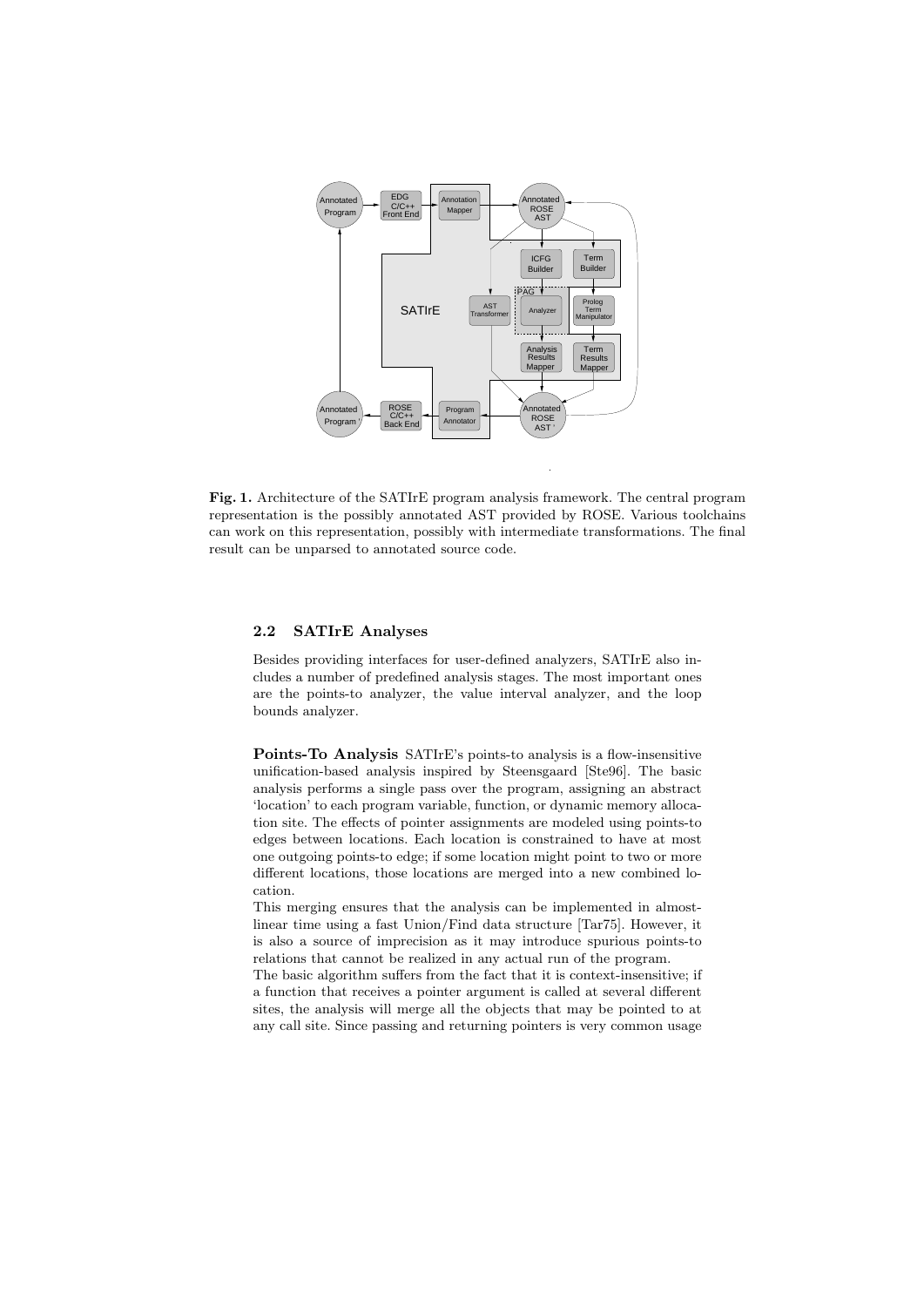in C, this can lead to considerable imprecision. Much of the lost precision can be regained by making the analysis context-sensitive: Based on some notion of interprocedural context, each function is analyzed multiple times. Argument and return-value locations of the function contexts are linked according to the calling relations between the contexts. This cloning approach is similar Lattner et al.'s context-sensitive points-to analysis [LLA07]. Currently, SATIrE uses context information derived by PAG, which can compute call strings of any bounded or (for nonrecursive programs) arbitrary length.

Any external functions called from the program must have summaries available to the points-to analysis. Otherwise, they are treated conservatively as calling an unknown function that may introduce arbitrary aliases to global variables. The current implementation provides fully polymorphic summaries for part of the C standard library. Summaries are currently built into the analyzer, but an external annotation language for functions is under consideration.

Value Interval Analysis The interval analysis (sometimes called 'value range analysis') integrated in SATIrE derives possible values of integer variables in C programs. Each variable is associated with a pair of numbers representing an interval of values, which may be open on either side (lower bound of  $-\infty$  or upper bound of  $\infty$ ). The analysis is flowsensitive, meaning that analysis information specific to every program point is derived. If at some point a variable is associated with an interval with bounds  $[a, b]$ , this means that at that point, the variable's value is definitely somewhere between  $a$  and  $b$ . This analysis is conservative, as in many cases not all values between  $a$  and  $b$  can actually be realized in executions of the program. However, all possible actual values are covered by the intervals derived by the analysis. The interval analysis is implemented as an abstract interpretation [CC77]. The declarative analysis specification is translated to an executable program using PAG. Constant values in interval bounds typically come from direct assignment of a constant to a variable, such as initializing a loop counter to 0, or from comparison of a variable with a constant. For instance, a loop condition i <= 10 gives an upper bound for the variable on the path entering the loop, and a lower bound for the path leaving the loop. In certain cases, the analysis can also make use of assert statements in the program that were inserted by programmers with domain knowledge, or by some other program analysis/transformation. The information in a statement like assert(x >= 0 && x <= 10); can be used by the interval analysis to infer that at the program point following the statement, the value of variable x must be in the range [0, 10], regardless of what was known about its value before.

The analysis is integrated with SATIrE's points-to analysis. Integer assignments or reads through pointers can therefore be resolved to sets of possibly referenced variables. This can lead to much more precise results than other approaches, which cannot handle pointers and must make very conservative assumptions. In SATIrE's interval analysis, if only one variable can be referenced, its associated interval can be used or updated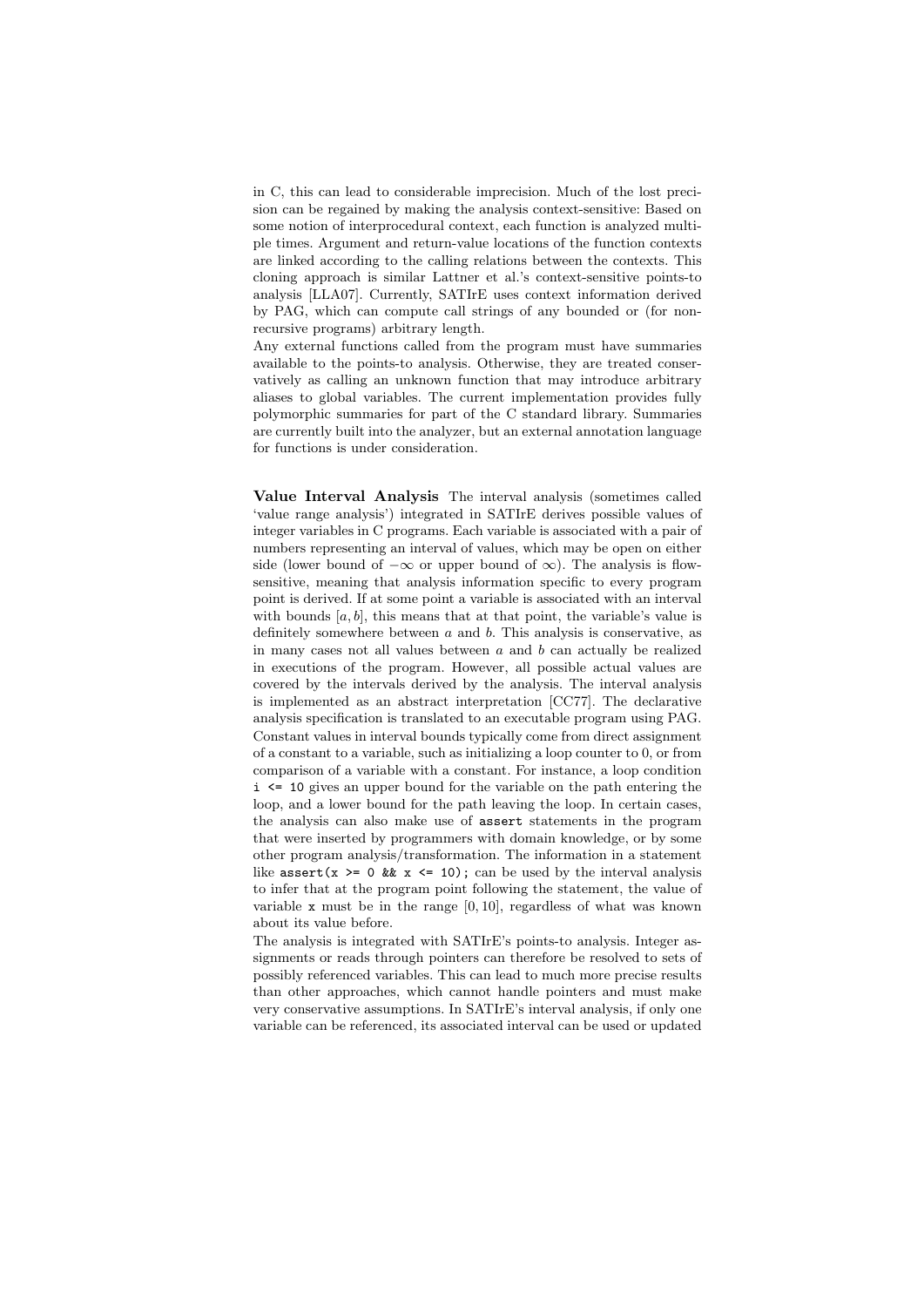as for direct reads or assignments; otherwise, the intervals for all concerned variables are read or updated in a conservative way that never underestimates the actual possible ranges of values. Similarly, an array variable is treated like a set of variables, and assignments to array elements do not replace but rather extend the interval representing all possible values stored in the array ('weak update').

The interval analysis is inter-procedural, i. e., intervals associated with argument expressions of function calls are propagated into the corresponding functions. Using facilities provided by PAG, the interval analysis can be used in a context-sensitive way with arbitrarily long call strings.

Loop Bounds Analysis SATIrE includes a component which computes loop bounds for loops based on iteration variables [PKST08]. It uses results of the interval analysis and structural information about the program to build a set of inequalities, which are solved to yield constraints on the numbers of loop iterations.

The loop analyzer constructs a set of inequalities for certain loops. Essentially, it looks for loops preceded by the initialization of an iteration variable, an exit condition consisting of an inequality involving the variable (or a set of such inequalities connected by 'logical or' operators), and exactly one increment or decrement of the variable inside the loop with a bounded step size. Experience shows that most loops in embedded systems software are of this form, so the analysis is widely applicable in the domain covered by the ALL-TIMES project.

Assuming the loop variable is  $i$ , the initialization expression is *Init*, the test expression is  $i \leq Test$ , and the step size *Step* is known to be positive, the following equalities and inequalities are generated:

 $i \geq Init$   $i \leq Test$   $(i - Init) \bmod Step = 0$ 

The number of distinct solutions of this system is just the maximum number of possible iterations of the loop. An external constraint solver is used to calculate the number of solutions, which is often considerably more efficient than simply enumerating the solutions. Currently, SATIrE uses the *clpfd* solver distributed with SWI-Prolog<sup>5</sup> to calculate these loop bounds.

Applying the basic analysis recursively from outer to inner loops, nested counting loops can be analyzed as well. The loop bound for each inner loop is given in terms of the scope containing the outer loop. In particular, this means that triangular loops are not overestimated.

### 3 Integration in ALL-TIMES

This section describes the ALL-TIMES project and details SATIrE's involvement in the project.

<sup>5</sup> http://www.swi-prolog.org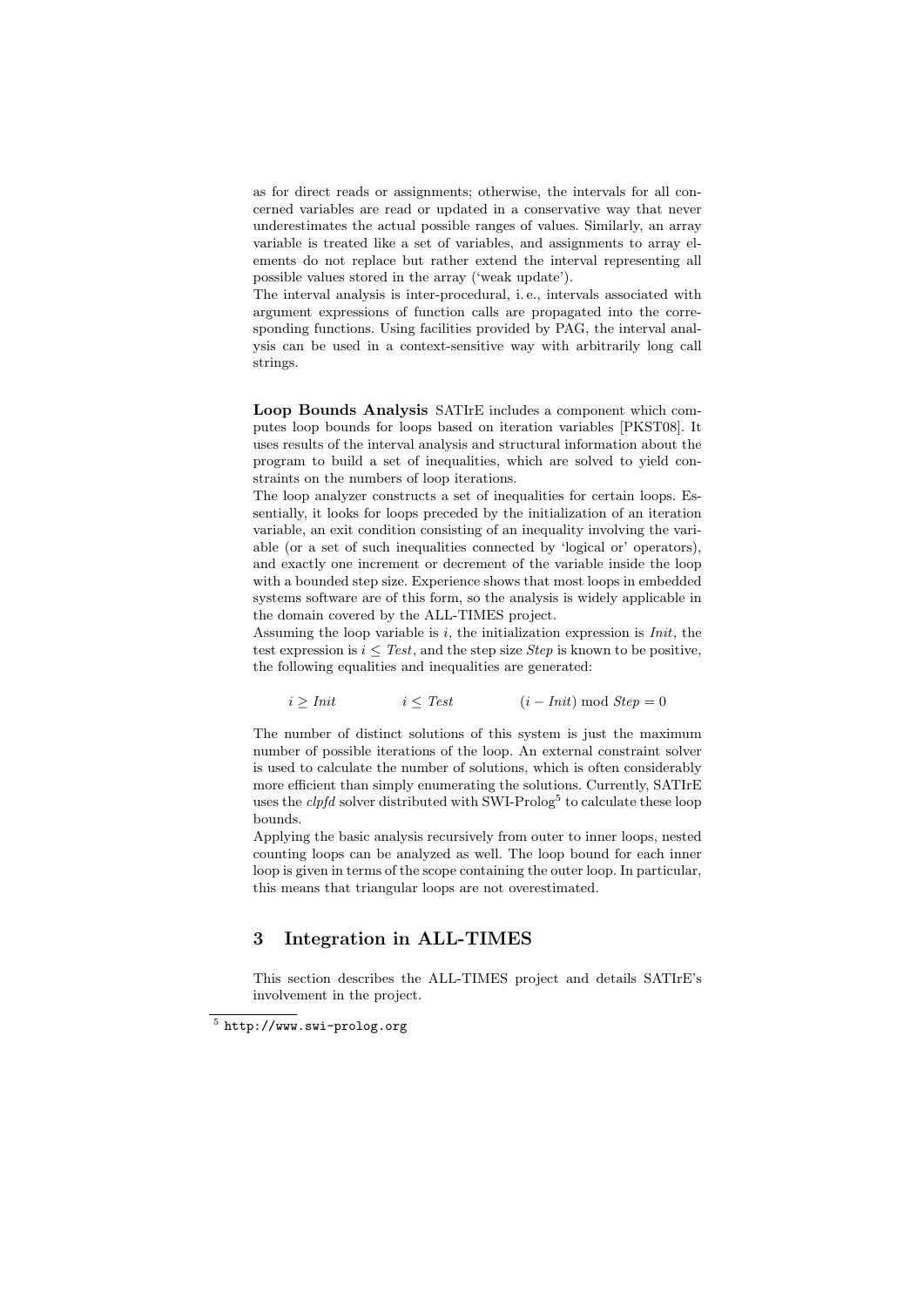#### 3.1 ALL-TIMES Project Partners

ALL-TIMES comprises a total of six partners, four commercial companies and two university groups. Each partner contributes an existing tool with a specific approach to timing analysis and corresponding strengths and weaknesses. The partners have identified a number of valuable integrations between tools to combine and exchange various kinds of analysis data in order to obtain better results.

The partners and their tools are:

- AbsInt Angewandte Informatik  $GmbH^6$  develops the aiT family of WCET analyzer tools. aiT performs static analysis directly on the actual application binary. Using abstract interpretation, aiT derives possible value ranges of registers and memory locations; it also computes upper bounds on WCET of basic blocks, taking cache and pipelining effects into account. Using integer linear programming (ILP), aiT then derives a worst-case program path and the corresponding WCET bound from the basic block estimates.
- Gliwa GmbH<sup>7</sup> is the developer of debugGURU, a dynamic analysis framework. It uses instrumentation of the target application to collect timing information at run-time. Using plugins, debugGURU can collect various kinds of information, including execution times and memory usage. The collected information can be communicated to host PCs using industry-standard bus systems.
- **Symtavision GmbH**<sup>8</sup> provides  $SymTA/S$ , a system-level timing and scheduling analysis tool. SymTA/S works with a high-level abstract model of the application in terms of program tasks and resources such as CPUs and buses. It calculates resource loads, worst-case response times for tasks and worst-case transmission times for messages.
- Rapita Systems  $Ltd^9$  produces the RapiTime toolkit for dynamic analysis. RapiTime instruments the application with measurement code and uses the measurement to profile performance, provide code coverage information, and perform WCET analysis.
- Mälardalen University's WCET group<sup>10</sup> uses its SWEET tool for timing analysis. Its flow analysis is based on abstract execution and can derive complex flow constraints relating execution frequencies for different points in the program. SWEET analyzes programs in the ALF representation  $[GEL^+09]$ , which is designed to be generated either from source code or from a binary.
- Vienna University of Technology, compilers and languages group<sup>11</sup>, contributes SATIrE, the framework for source-based analysis and transformation of C programs described in Section 2.

<sup>10</sup> http://www.mrtc.mdh.se/projects/wcet/

 $^6$  http://www.absint.com

<sup>7</sup> http://www.gliwa.com

<sup>8</sup> http://www.symtavision.com

 $^{9}$  http://www.rapitasystems.com

<sup>11</sup> http://www.complang.tuwien.ac.at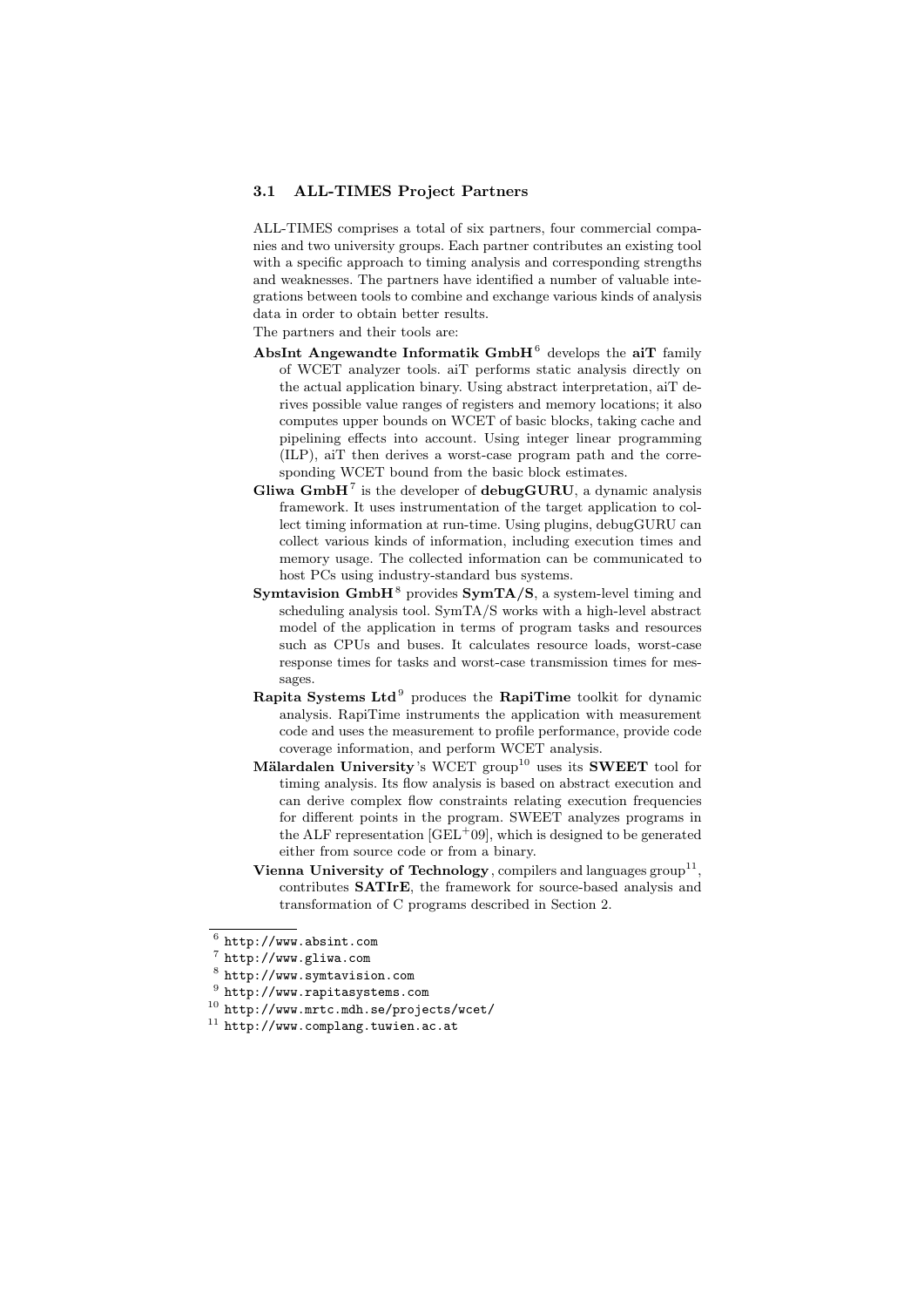### 4 SATIrE's Connections in ALL-TIMES

This section explains the tool integrations in the ALL-TIMES project that SATIrE is involved with.

#### 4.1 Integration: SATIrE-RapiTime

The integration of SATIrE with RapiTime involves communication of analysis information from SATIrE to RapiTime. The main goal is to provide information about function pointers, while information regarding loop bounds may also be useful to RapiTime.

As RapiTime uses dynamic analysis to gather information at run-time, one cannot always be sure that all possible executions of certain parts of the code have been covered by its analysis. RapiTime therefore provides the possibility for users to annotate the program's source code with high-level knowledge about issues such as points-to relations or flow constraints. Within the ALL-TIMES project, SATIrE will use static analysis to compute some of the information that would otherwise be provided manually. This saves users from part of the tedious and error-prone task of program annotation.

In order to compute a worst-case timing for a function call, RapiTime must know all the possible functions that may be called at that site (in a certain context). Since embedded systems codes often contain indirect calls through function pointers, this information is typically not immediately available. During execution of the system, the code annotated by RapiTime can record all observed functions called from a certain site, but as noted above, it may not always be sure that these were all the possible call targets for that call site. Without this information, it must make a conservative approximation or reject the program.

This is where analysis information from SATIrE can aid RapiTime in deriving tight WCETs: Its points-to analysis can give static information about possible call targets at each call site. The automatic analysis is much faster and more reliable than manual annotations; this is particularly true for context-sensitive annotations. Thus SATIrE's information can tell RapiTime whether it has observed all possible call targets during its tests, or which other possible targets to take into account for its WCET calculation.

Similarly, RapiTime may observe certain numbers of iterations for loops in the application. SATIrE's static analysis of loop bounds may confirm that the observed iterations are indeed the worst case, or provide information for appropriate computation of a guaranteed time bound.

While RapiTime allows users to annotate source code with **#pragma** statements containing analysis information, SATIrE's analysis information will be communicated using an external file format. Source code annotations are very natural for manual annotations, but for automated exchange of information an external format separated from the source code may offer more flexibility.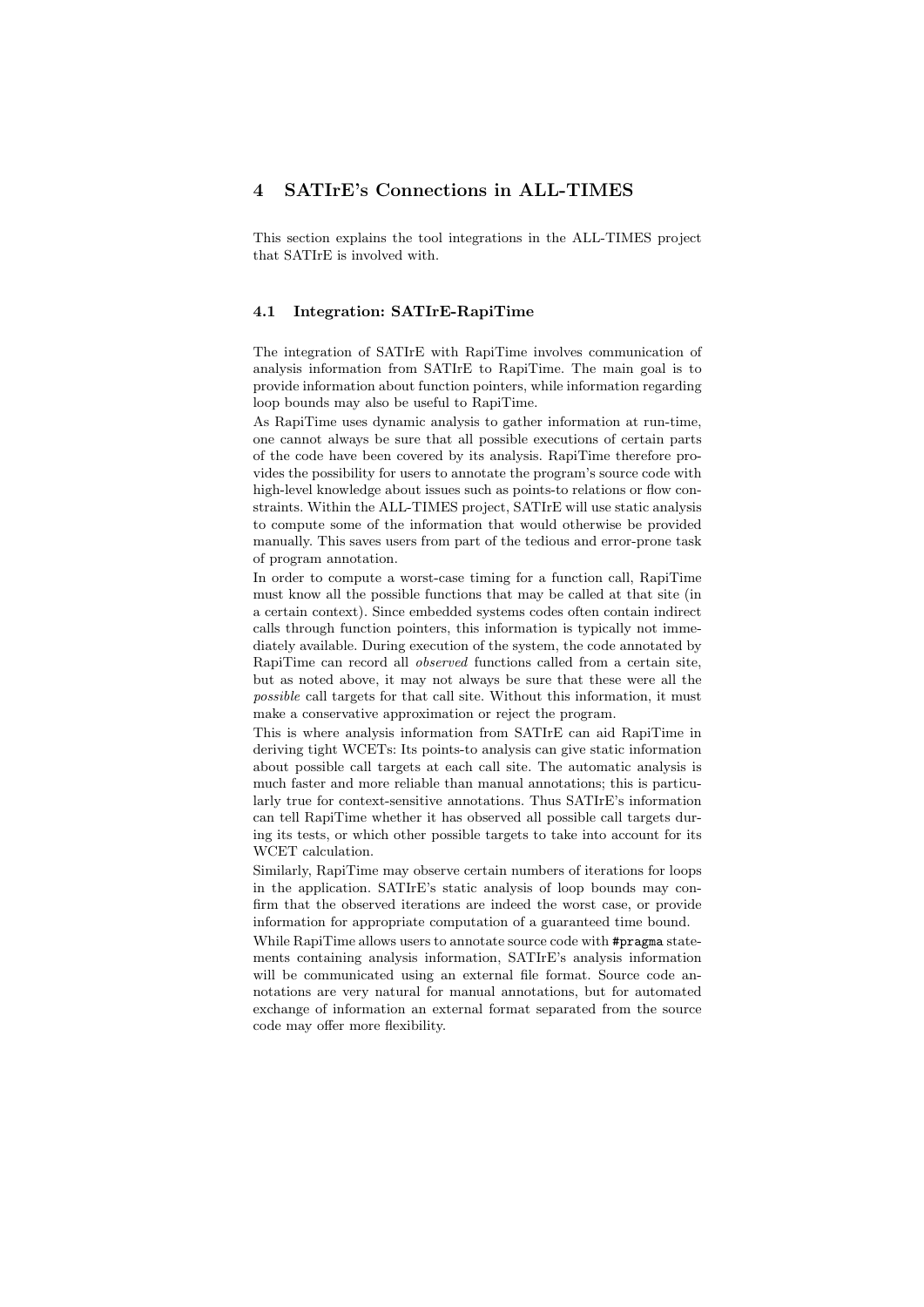#### 4.2 Integration: SATIrE-aiT

For the integration with aiT, SATIrE will provide analysis information on points-to relations, unreachable code, and its view of interprocedural contexts, which differs from aiT's.

The static analysis performed by aiT on the application binary takes a purely numeric view of data, including pointers: Pointers are treated as numeric addresses, and aiT's value analysis abstracts their possible values as numeric intervals. This is especially problematic for global entities such as global variables or functions, where a symbolic analysis based on names can be much more exact that pure numeric analysis.

Consider, for instance, a function pointer which may point to two functions f and g. If the compiler's code layout is such that these functions are not adjacent in the binary, a numeric analysis will determine that the pointer may point to the address of f or the address of g or any other function that lies between them in the code. Those functions in-between, however, are not actually feasible targets but rather just artifacts of a numeric analysis. Since SATIrE's points-to analysis works on names rather than addresses (which do not even exist on the source level), it is not susceptible to this kind of spurious result. The same reasoning applies to the treatment of pointers to data, which is why SATIrE may also derive much more precise analysis information for pointers to global buffers or stack variables.

As noted in Section 2.2, SATIrE's interval analysis is integrated with its pointer analysis. Thus, in certain cases, the more precise pointer information in SATIrE can be used to derive variable values that aiT is not able to compute. Such values can then be used to identify branch conditions that are always true or always false in certain contexts, and this more precise flow information can result in a better WCET estimation. Other kinds of information SATIrE exports to aiT are points-to relations for data pointers and possible targets of calls through function pointers. An important issue in integrating SATIrE and aiT is the fact that these tools have different notions of interprocedural contexts. In aiT's view of the program, loops are transformed into special tail-recursive procedures; a jump back to the loop's head for another iteration corresponds to a tail call. This approach allows aiT to use call strings to model loop contexts, which means that it need not merge analysis information from the first  $N$ loop iterations with the information from later iterations. On the other hand, this handling of loops as calls means that direct exchange of call strings between the two tools is not possible.

To communicate context information to aiT, SATIrE uses aiT's concept of 'user-defined registers'. These are pseudo-registers that have no counterpart in the actual code and hardware, but rather only contain values at analysis time. Annotations to the code may refer to, and store, values in these user registers. aiT's value analysis propagates these values just like it propagates values of actual hardware registers and memory locations.

Context information from SATIrE is then communicated as follows: Each function in the program has an associated 'call site' user register. Each call site is associated with a unique numeric identifier. At each call site,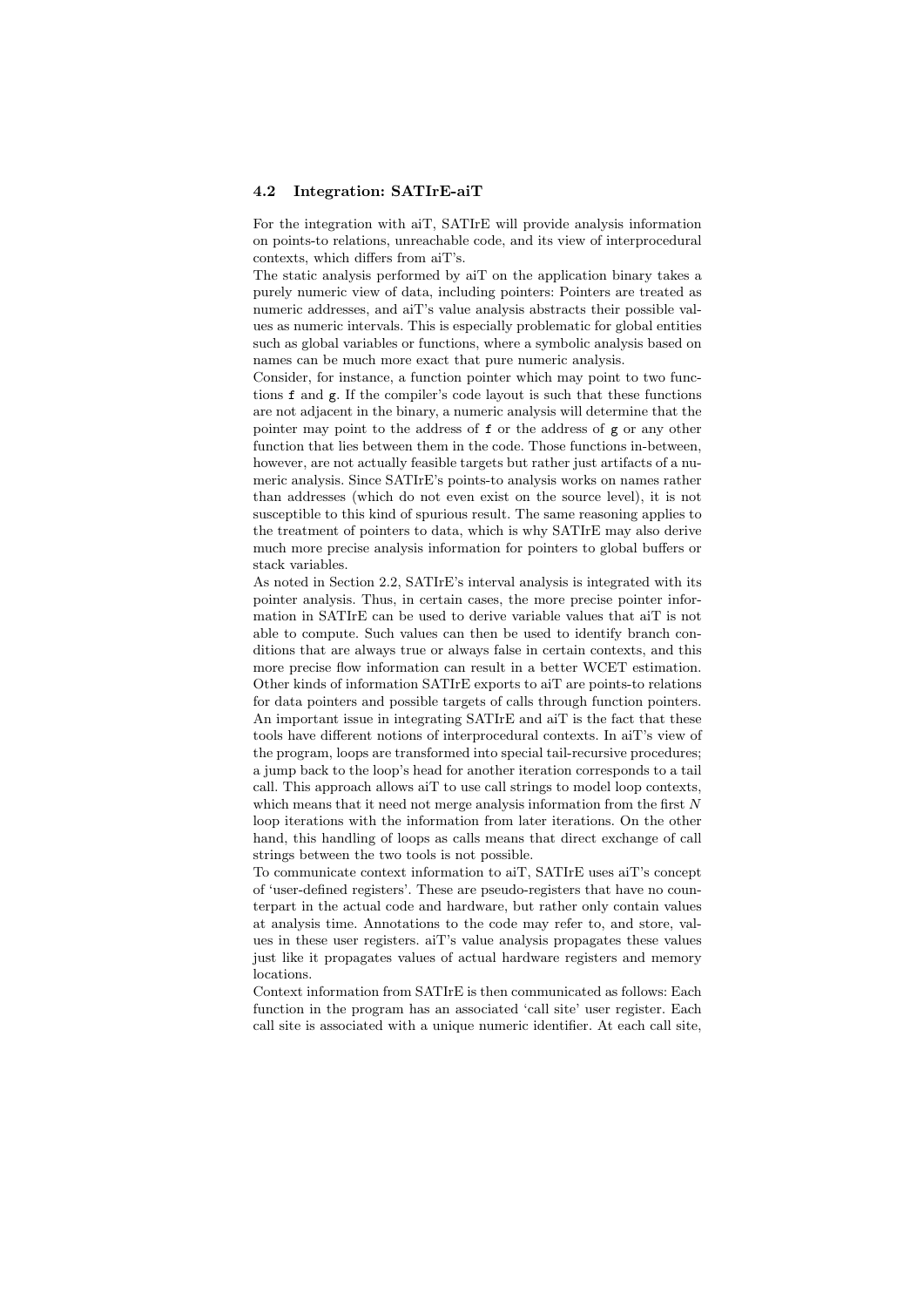annotations from SATIrE instruct aiT to store the call site register for each possible target function with that site's ID. Within called functions, annotations may be qualified to hold only if the call site registers contain certain specific values. For instance, an annotation restricted to be true only if three registers contain certain call site identifiers essentially corresponds to an annotation that is specified to hold only given a certain three-element call string. The analogy to finite call strings only breaks down in the presence of recursion, in which case having just one register per function makes the analysis less precise—however, recursion is not a major concern in typical embedded control applications.

Information from SATIrE is communicated to aiT using source code annotations, or external annotations that refer to source code locations. aiT does not itself work with source code; rather, it relies on the compiler that generates the binary to also output debug information that relates source code positions to addresses in the executable.

#### 4.3 Integration: SATIrE-SWEET

The integration of SWEET and SATIrE involves various issues. First, as SWEET works on programs in the ALF representation  $[GEL^+0.9]$ , it needs translators to ALF in order to be able to analyze binaries or source code. One part of the connection between SATIrE and SWEET is therefore a C-to-ALF compiler called melmac<sup>12</sup>. This is a fairly regular C compiler backend, but its tight integration with SATIrE also allows it to output analysis results and meta-information that is useful for the other aspects of the connection.

Thus for the second part of the connection, melmac also outputs information mapping ALF code positions (identified by jump labels) to SATIrE's internal position identifiers as well as source code locations, and information on the call strings used by SATIrE. Using this information, SATIrE's context-sensitive analysis results regarding points-to information and value intervals can also be communicated to SWEET. In contrast to the other connections described above, SWEET and SATIrE have similar notions of program objects (ALF allows named, scoped variables like C does). Thus SATIrE's analysis information referring to program variables and pointer relations is directly useful for SWEET. The tight correspondences between program positions as well as variables allow SATIrE to exchange flow-sensitive interval information with SWEET, which is not the case for the other connections. This can ease the implementation burden on SWEET's developers, who at the time of writing do not have a context-sensitive points-to analysis.

The third and final part of this connection involves communication of analysis information from SWEET to SATIrE. SWEET's strength lies in deriving complex flow facts using abstract execution; these facts identify mutually exclusive program points or give constraints on the relative number of executions of different program points. Currently, SATIrE itself cannot make use of this kind of detailed flow information; however, it can output the flow facts for use by aiT. Thus SATIrE can play the

 $^{12}$ http://www.complang.tuwien.ac.at/gergo/melmac/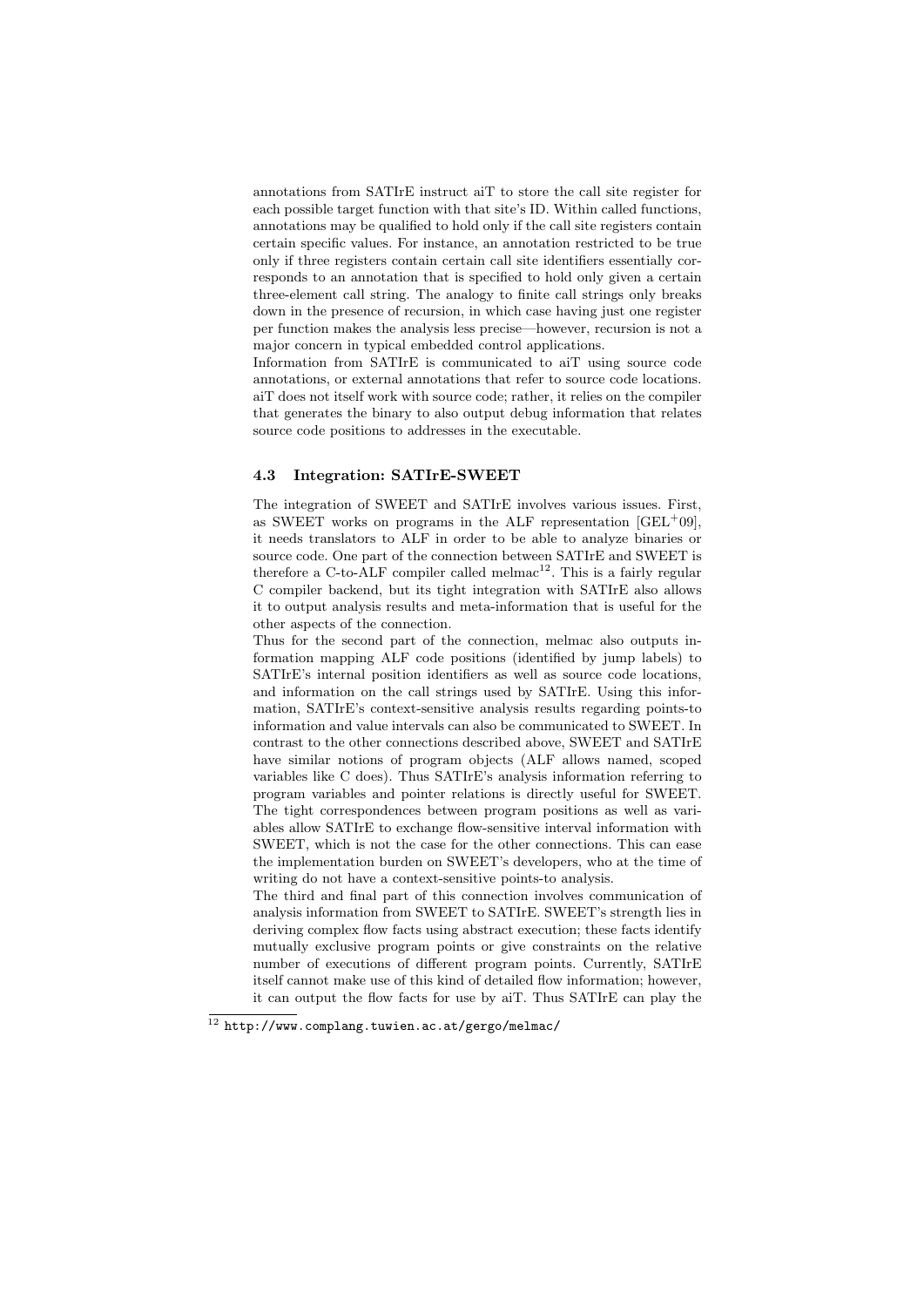role of a translator in a connection involving two other tools that might otherwise not be able to exchange information.

# 5 Related Work

Gustafsson et al.  $[GLS^+08]$  give a more detailed overview of the ALL-TIMES project and the tools involved. Schordan [Sch08] presents the SATIrE system in more detail and considers some challenges of annotating source code with analysis information.

There does not appear to be much previous work that deals specifically with integration of source code analysis and WCET calculation. The TuBound tool [PSK08] is an exception: TuBound integrates a sourcebased tool which derives loop bounds and adds corresponding source code annotations, and a C compiler which includes a component for WCET computation that can make use of these annotations. The sourcebased part of TuBound is built on SATIrE and the same analyses that SATIrE contributes to ALL-TIMES; however, TuBound's integration of a WCET-aware compiler is different from any of the work reported here.

# 6 Conclusions

We have presented the SATIrE program analysis framework and described its role within ALL-TIMES, a project aimed at integrating European timing analysis tools. In this project, SATIrE exchanges information with tools that employ a wide range of static and dynamic analysis techniques involving different levels of source, binary and intermediate code. Each connection allows SATIrE to aid the other tools in specific ways by providing valuable information derived using static analysis of source code. The benefits of this integrated approach are expected to validate the basic premise of the ALL-TIMES project, which is that combination of different approaches can yield much better results than each approach in isolation.

# References

- [CC77] Patrick Cousot and Radhia Cousot. Abstract interpretation: a unified lattice model for static analysis of programs by construction or approximation of fixpoints. In POPL '77: Proceedings of the 4th ACM SIGACT-SIGPLAN symposium on Principles of programming languages, pages 238–252, New York, NY, USA, 1977. ACM.
- $[GEL<sup>+</sup>09]$  Jan Gustafsson, Andreas Ermedahl, Björn Lisper, Christer Sandberg, and Linus Källberg.  $ALF - a$  language for WCET flow analysis. In Proceedings of the 9th International Workshop on Worst-Case Execution Time Analysis (WCET'09), June 2009.